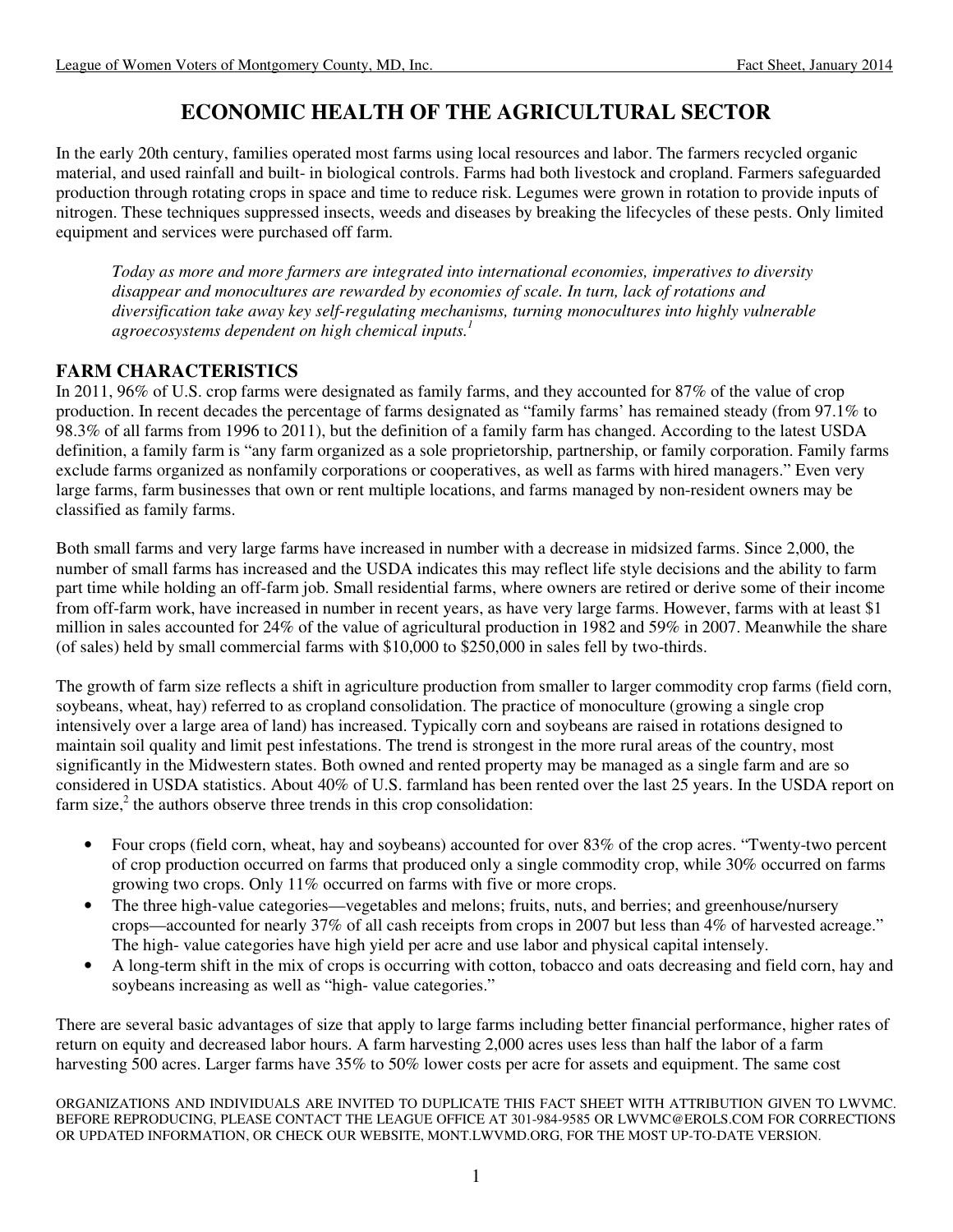savings apply to the fruit and vegetable operations. This huge increase in efficiency is the result of many factors, including the use of fertilizer and pesticides, introduction of farm machinery, development of hybrid strains, and increased knowledge about farm management practices producing higher yields using less labor and less land. Most of these factors and their issues are discussed under specific short agricultural update papers including soil management, animal management, pesticides, water management, plant breeding and genetic engineering found in www.mont.lwvmd.org.

This intensification of agriculture has increased environmental impacts such as potential degradation of the soil and water resources vital to both farm productivity and human health. For more information on specific environmental concerns see the updates cited above. Specifically, these impacts include:

- Environmental impacts of pesticide use, including potential damage to pollinator populations and human health implications of toxic residues in water sources
- Nitrogen run-off, resulting in impaired waterways and dead zones
- Soil erosion as a result of the loss of wind-breaks, hedge-rows, and swales
- Human health implications of pesticide and herbicide residues
- Increased reliance on irrigation that increases water usage
- Reduction in biodiversity

Some organizations suggest that the industrialization of agriculture has depleted the economic and social energy of rural America, with the loss of local food sheds, local food security, incomes, and revenues for services and infrastructure when markets for mid-sized farms contract.

#### **Changes in Practices**

Current modern practices are the result of basic changes in practices beginning around the end of World War II. These changes include:

- **Technology:** Larger production runs allow for the use of more capital equipment that increased efficiency and reduced labor. Mechanical harvesters, sprayers, and planters saved time and labor by enhancing the ability to seed and harvest large acreages. Innovations that provide the farmers with more accurate information increase the farmer's ability to manage land without additional labor or workers
- **Chemical Pesticides**: Historically farmers have controlled plant pests through weeding or mechanical tilling, natural soil amendments such as manure, crop rotation, tillage and leaving land fallow. The use of pesticides can significantly reduce the amount and cost of labor to complete these tasks. From1950 to 1980 the use of pesticides rose, but leveled off after 1980 as better pesticides were developed.
- **Plant Breeding and Genetically Engineered Seeds**: Seeds designed to produce crops that better resist pests, which exhibit greater stem strength or more rapid growth, provide the farmer with more efficiency. Genetically engineered seeds are proprietary and need to be purchased every year,
- **Tillage Practice**: "No till" systems leave crop residue from the previous harvest on the soil. Soil is left undisturbed, not plowed or harrowed from prior harvest to planting, except for the injection of nutrients. This saves on passes of machinery. However, this practice appears to encourage more pesticide use and opponents of no-till cite thousands of years of use when animals rather than heavy machinery were used and synthetic chemicals were used less or not used at all.
- **Information Technologies**: Management practices and information technologies (IT) allow the farmers to measure and manage intra-field variations in soil attributes, pest presence, product attributes, and production outcomes.

# **Aging Farm Population**

Deputy Agriculture Secretary Kathleen Merrigan sees an epidemic sweeping across America's farmland of aging farmers and ranchers and fewer people in line to take their place. "If we do not repopulate our working lands, I don't know where to begin to talk about the woes," she said in a recent interview.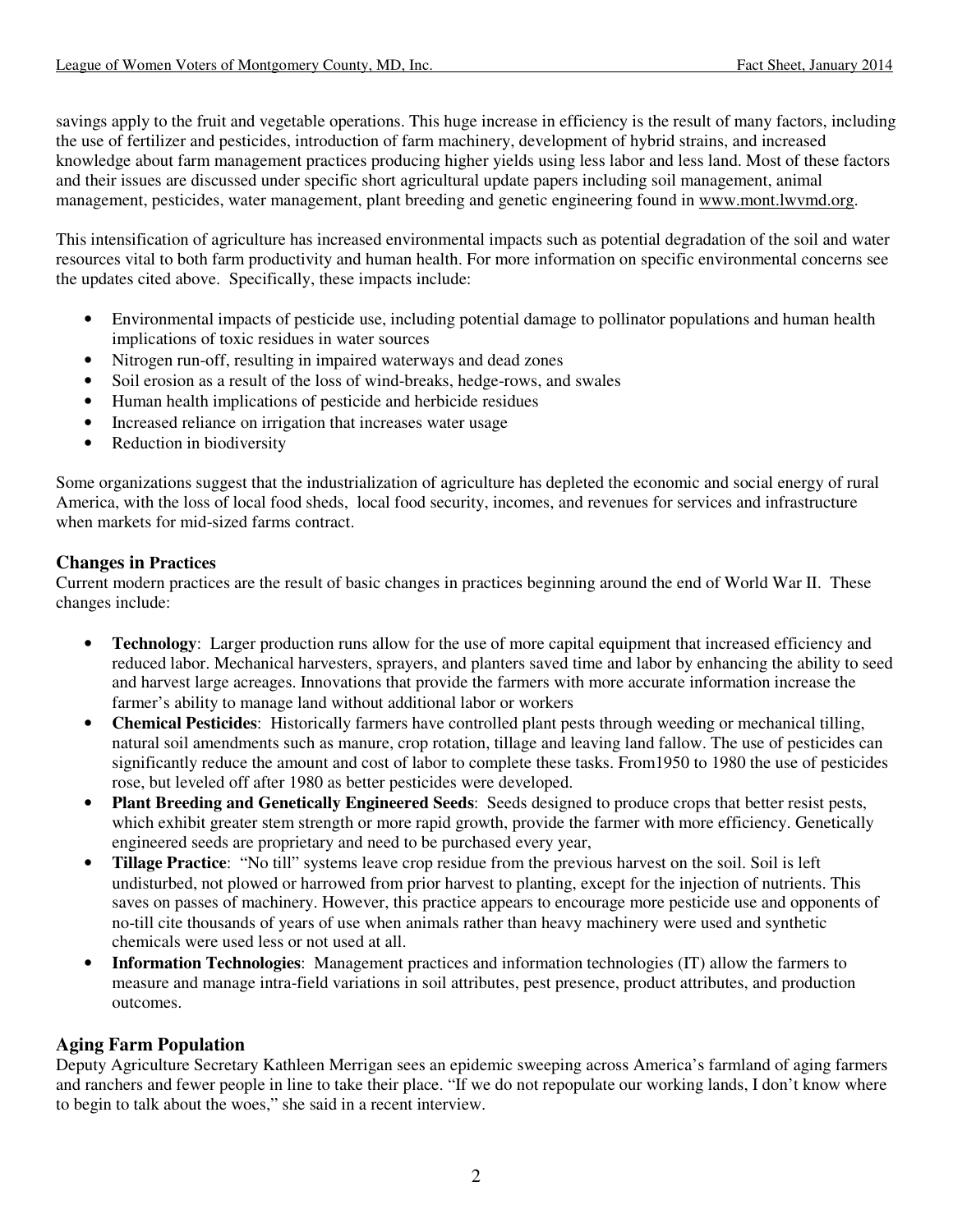### **Contract Farming and Vertical Integration**

The ability of the farmer to contract with a buyer for sale of a crop before the harvest may reduce the financial risk for the farmer by providing a secure outlet for crops and price supports that may ease credit risks. Under production contracts for poultry, livestock, and even nursery plants, the buyer owns the commodity and the farmer contracts to provide the services to bring it to market. There will be a more detailed discussion of animal management practices in a later fact sheet. A company with a related business at different points on the same production path is vertically integrated. An example is Perdue, which provides chicks to the farmer, mandates the type of feed and other practices, and then controls the processing and marketing of the broilers. Critics of this vertical system argue that the contractual farmers bear risks and costs, while control of prices paid to the farmers and most of the profit goes to Perdue.

Under more common *marketing contracts* a price, delivery outlet and quantity are set for the commodity, thus reducing risk. Usually there are specifications of acceptable product standards. Large farms are more likely to use contracts and contracts covered more than 40% of crop production in 2011.

There are concerns that contracting produces "a tilt in market power with a possible shift in bargaining power as input suppliers and output processors (and first purchasers otherwise) gain greater economic power, undoubtedly at the expense of producers. Firms not engaged in contract or ownership integration, usually smaller farms, may be unable to process or market their products or purchase needed components from firms that are vertically integrated. However, there are innovations such as mobile butchering processors that go from farm to farm and more farmers' markets.

# **Organic Agriculture**

The USDA defines organic as:

*Organic is a labeling term that indicates that the food or other agricultural product has been produced through approved methods that integrate cultural, biological, and mechanical practices that foster cycling of resources, promote ecological balance, and conserve biodiversity. Synthetic fertilizers, sewage sludge, irradiation, and genetic engineering may not be used.* 

The USDA provides detailed guidance relating to organic production, handling, processing, labeling, marketing, certification, allowed and prohibited substances and policies. In 2010, a mere eight years after USDA's regulations officially went into effect, sales of organic foods and beverages were \$26.7 billion. Organic agriculture follows practices for crop rotation, biodiversity and mixed cover crops to enhance the health of the soil and protect the environment.

Pesticides are used in organic farming but must be natural, processed lightly, and not synthetic. Around 20 chemicals are approved for use in the USDA program. Large organic farms may be using liberal amounts, but usage is not tracked. There are some concerns about their safety. Pesticides used in conventional agriculture are often synthetic and are regulated by the Environment Protection Agency (EPA). More information on pesticides is available at www.mont.lwvmd.org.

Organic farming is a growing industry that may add significantly to the development of sustainable agriculture practices. There are those that have argued for this approach exclusively. Others have insisted organic farming cannot feed the world. Organic farms are not limited to small niche farms and may become part of the large farm universe as farmers recognize the value of the products. Universities are working with farmers to improve organic methods. These and nutritional and taste issues of alternate farm systems are discussed in the nutrition section at www.mont.lwvmd.org.

#### **Sustainable Agriculture**

Examples of these practices vary depending on regional soil and weather conditions. Generally, they include crop rotation, tillage practices (animals often replace expensive machinery that can compact the soil and emit  $CO<sub>2</sub>$ ), use of cover crops, soil enrichment through plant and livestock inputs, use of natural pest predators, and bio-intensified integrated pest management<sup>2</sup> as well as use of energy conservation technology and renewable energy sources (solar water pumps).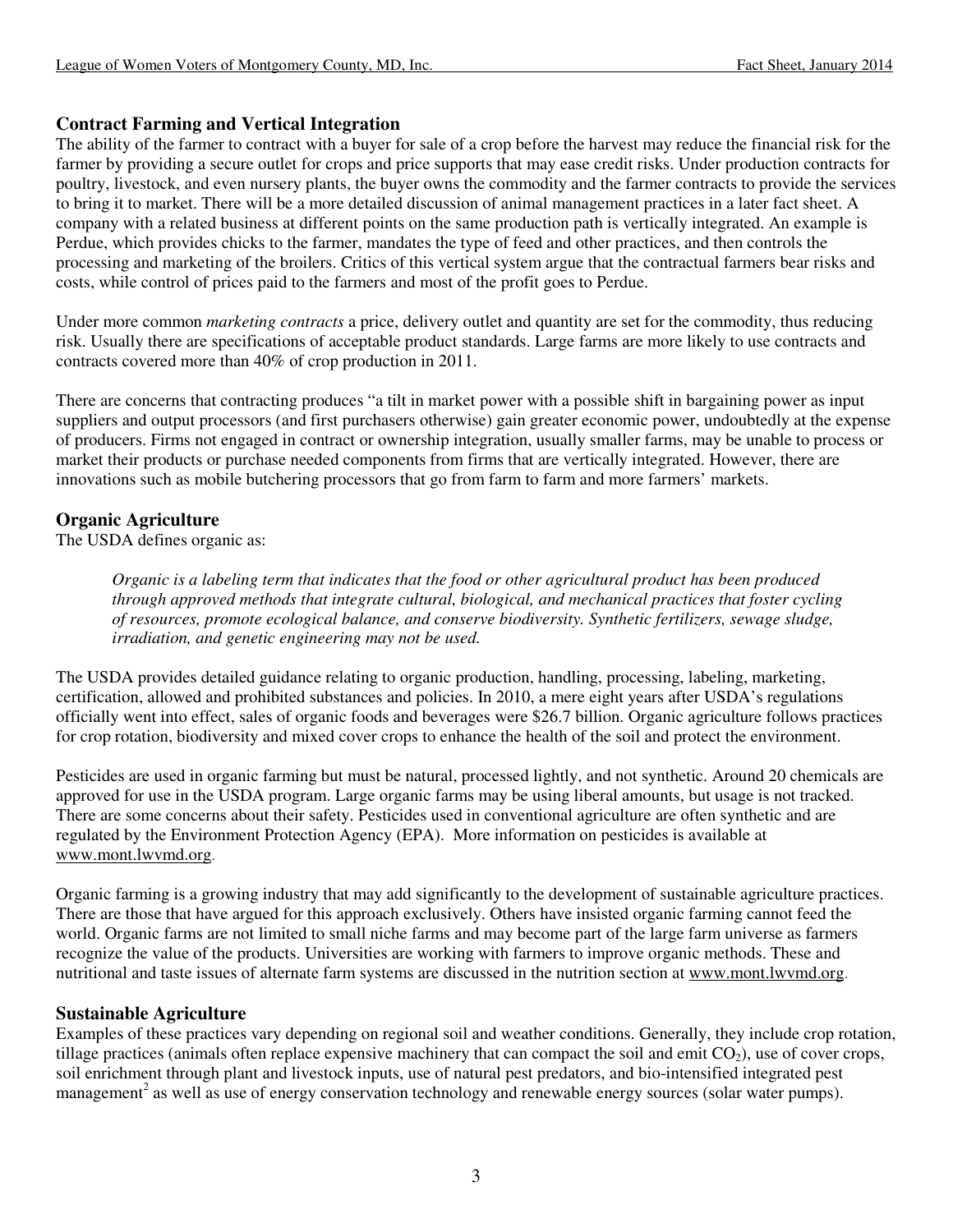Results of an eight-year farm study conducted in Iowa that compared two-, three-, and four-year crop rotations indicate that more diverse crop rotation systems can use smaller amounts of synthetic agrichemical inputs as powerful tools to tune, rather than drive, agro-ecosystem performance while meeting or exceeding the performance of less diverse systems. These practices also reduce freshwater toxicity.

The Union of Concerned Scientists sees four major factors in healthy farm planning: a landscape that allows for the continuous rotations of uncultivated (resting fallow) areas; crop diversity and rotation using long crop rotation; expanding crop selection to include fruits and vegetables to build diversity and improve the soil; integrating livestock to increase diversity through well-managed pastures and the availability of manure; and using cover crops to prevent exposed, bare soil, the loss of topsoil, and sediment runoff. These practices may have a lower gross return per acre, but the reduced gross income can be balanced and exceeded with lower input costs for machinery and synthetic chemicals, fertilizers, pesticides, and fuel, so that net returns can be the same or better.

# **THE INFLUENCE OF GOVERNMENT POLICIES**

Subsidies such as the ethanol corn subsidy of 46 cents per gallon that stopped in 2011 encouraged corn production. When that subsidy stopped, the renewable fuel standard, which mandated that at least 37% of the 2011-12 corn crop be converted to ethanol and blended with the gasoline, kept corn prices high. Crop insurance has influenced farm growth because farmers are eligible for payouts not only when their crops fail due to drought or flood, but also when the prices of their crops decline. Critics say crop insurance has reduced the risk of farming so much that farmers are now incentivized to farm on marginal lands, such as wetlands or lands with less than optimal soil. The national Farm Credit System created by the U.S. Congress in 1916 provides a source of financing for expensive farm equipment. Conservation subsidies encourage environmentally sound practices through cost sharing. EPA's Confined Animal Feeding Operation rules induced some farmers to constrain farm size, so as to remain just small enough to evade EPA rules and regulations.

### **Subsidies**

The federal government supports the agricultural sector through a variety of direct and indirect subsidies. The direct subsidies receive the most attention in the press and in Congress, because they tend to involve some type of direct payment to farmers. The government also indirectly subsidizes agriculture by funding activities such as agricultural research and development (R&D), extension programs, and maintaining agricultural databases.

Farming is an inherently risky business. Some risks relate to decisions exclusively under the farmers' control. For example, knowing how to select the best seeds for local conditions; deciding how much of which crops to plant; knowing which combination of crops can deter pests; and correctly timing the need for pesticide application or knowing how to naturally amend the soil to avoid synthetic pesticides and fertilizers are all part of the calculus. The wrong decisions can dramatically affect profitability.

However, considerable risks fall outside the farmers' control:

- Catastrophic weather events such as floods, droughts, and recent severe snow storms in Colorado that killed thousands of cattle can be financially devastating. Even an untimely two-night freeze can wipe out an entire year's production, which happened two years ago when Michigan lost most of the fruit crops from a spring freeze.
- The availability of farm labor to harvest crops where mechanization is not used; produce can only be sold if it is harvested as it ripens; a timely harvest is critical.
- Farmers do not control the prices they are paid for commodities traded on exchanges such as the Chicago Mercantile Exchange/Chicago Board of Trade. Mainly large farms producing sugar, milk, frozen orange juice, live cattle, feeder cattle, hogs, cotton, wheat, oats, canola, corn, and soy must be vigilant about market prices for futures and options contracts in deciding when to sell. However, as described above, choices may be limited.
- The often-volatile and fluctuating price of energy affects the costs of operating machinery during planting and harvesting, synthetic (petroleum-based) inputs such as fertilizer, and transporting products to markets**.**

Given the uncertainty in crop and animal production as well as post-production factors, Congress has adopted a variety of agricultural subsidies. Between 1995 and 2012, the USDA farm programs paid out \$292 billion in subsidies, of which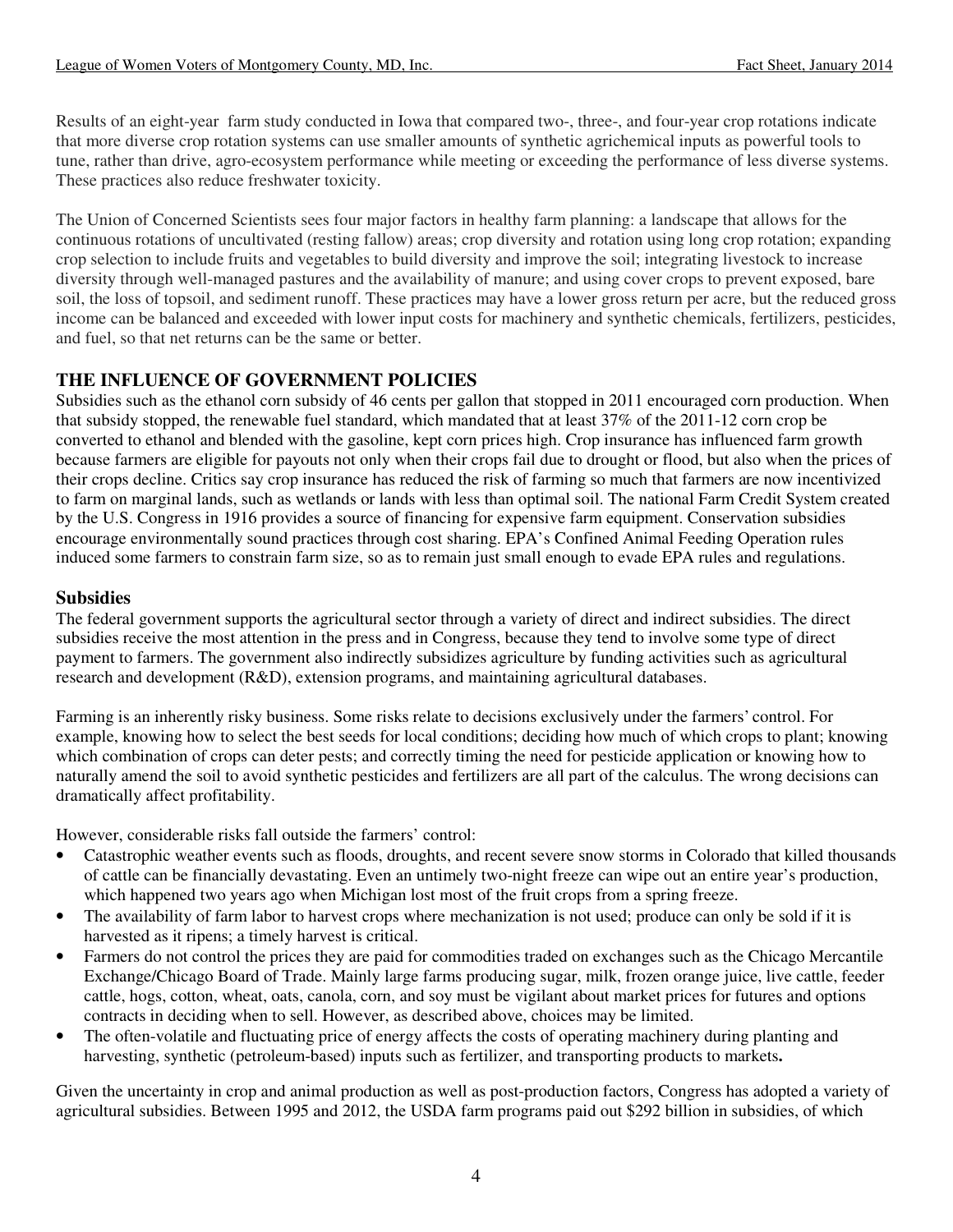\$17.6 billion were direct payments, \$53.6 billion were crop insurance subsidies, \$38.9 billion were conservation subsidies and \$22.5 billion were disaster relief. Ten % of the farms reportedly collected 75% of the subsidies, while 62% of the farms received no subsidies.

*Direct Payment Subsidies* – The direct payment subsidy which is paid at a set rate every year was established in 1996 and designed to pay out smaller amounts each year over a period of seven years at which point it would be terminated. Payments were calculated based upon a farmer's past harvests; in the future he could grow the same crops or different ones or none. In 1998 farm income fell because of drought and Congress added \$2.9 billion in extra payments and eliminated the declining payment provision. In 2002 Congress eliminated the end date. In 2008 the payments were renewed, and again in January 2013 the payments were renewed through 2013. The payment is the same each year and is not adjusted for commodity price levels.

Direct payments are cash subsidies for producers of 10 crops: wheat, corn, sorghum, barley, oats, cotton, rice, soybeans, minor oilseeds, and peanuts. The last three were added in the 2002 farm law. Direct payments are based on a historical measure of a farm's acres used for production and are not related to current production or prices.

A recent GAO analysis found that the program subsidizes some people who are not really farmers. According to the study, over 2,000 farms receiving payments have not grown crops during the past five years. Payments have also been paid to owners living hundreds of miles from the land. Under the rules this is permitted only if the owner shares in the farm's financial risks and remains actively engaged, but these rules do not seem to be strictly enforced. A comprehensive data base on payments made under this provision as well as other subsidy payment information is online at http://farm.ewg.org/region.php?fips=00000 .

*Crop Insurance* – Crop insurance subsidies are a reduction of calculated premium owed by a farmer for an insurance policy he or she voluntarily purchases. Federal crop insurance was first authorized by Congress in the 1930s in conjunction with other initiatives to help agriculture recover from the impact of the Great Depression and the Dust Bowl. In 1938, the Federal Crop Insurance Corporation (FCIC) was created to administer crop insurance. Federal crop insurance was generally an "experiment", providing limited coverage in limited areas for only major crops, like corn and wheat, until the Federal Crop Insurance Act of 1980. This Act expanded the crop insurance program to many more crops and regions and encouraged expansion to replace the free disaster coverage offered under Farm Bills in the 1960s and 1970s. To grow participation in the program, the 1980 Act subsidized 30% of the crop insurance premium owed by the farmer.

The 1994 Federal Crop Insurance Reform Act made participation in the crop insurance program mandatory for farmers to be eligible for deficiency payments under price support programs, certain loans, and other benefits. In the 1996 Freedom to Farm Act, the Risk Management Agency (RMA) was created to administer the federal crop insurance program under the USDA. Through the Act's new requirements and geographic and crop expansion, crop insurance participation jumped to 180 million acres of farmland insured by 1998, three times the number of acres insured in 1988.

There are currently two types of crop insurance available to United States farmers and ranchers: Federal crop insurance programs, generally discussed as multiple-peril crop insurance (MPCI), and crop insurance products that are developed and underwritten solely by private insurance companies (private products) and are not subsidized by any entity. The most common private product is crop-hail coverage.

Federal crop insurance offers separate, tailored policies for more than 100 commodities, both conventional and organic. There are 15 different plans of insurance, with six plans based on a farmer's individual historic production records, five based on an area average (a county or weather grid), two using a producer's business tax information, and two livestock plans based on a combination of market pricing and producer sale records. Within these plans, some offer yield-only coverage, some provide yield and revenue coverage, and some cover the producer's risk using a set dollar amount of insurance.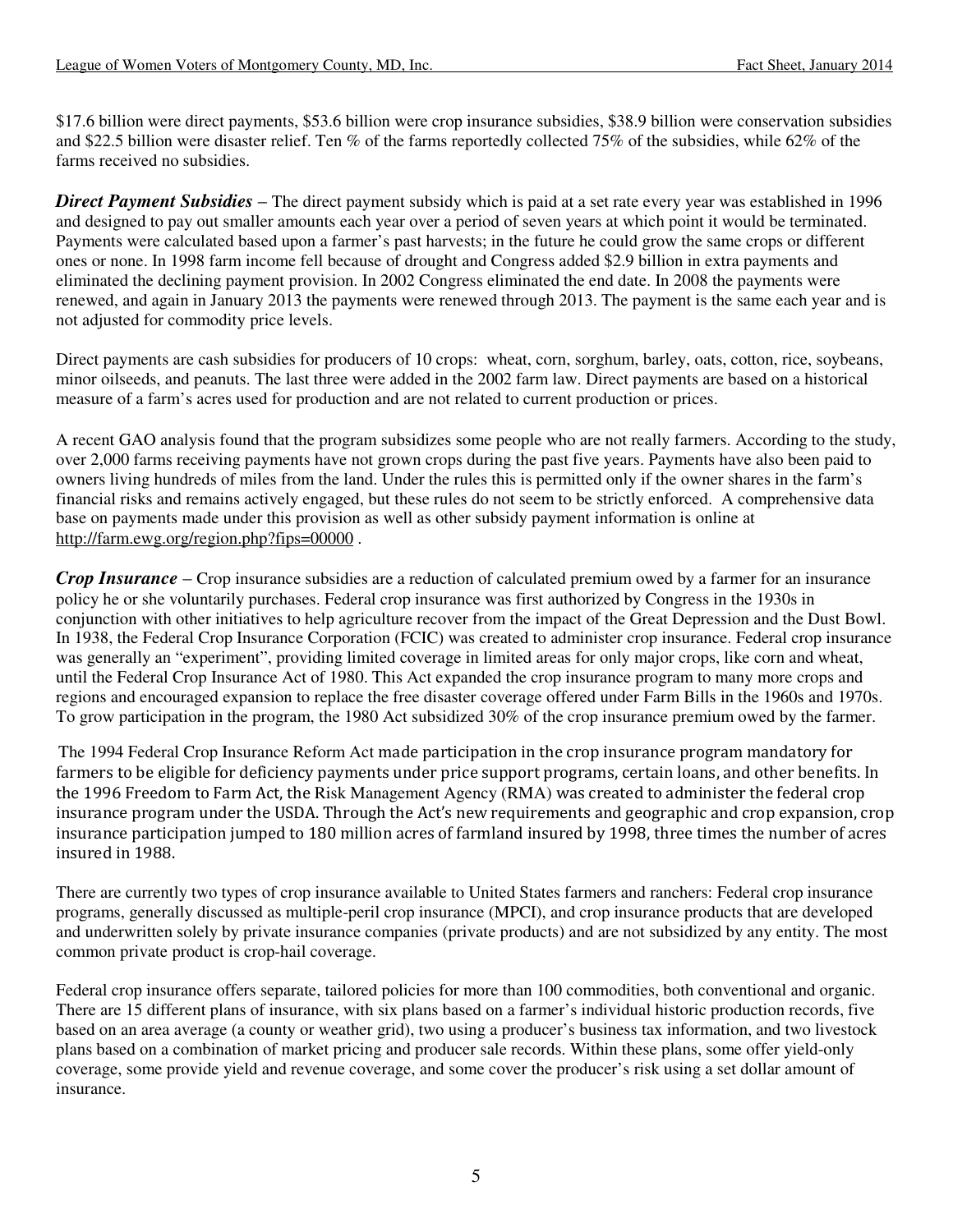Additionally, there are several policy endorsements and options, a growing number of third-party-developed programs that are offered as a pilot program through the RMA (not all such policies are subsidized), and a variety of levels of coverage that determine what portion of the farmer's historic crop productivity he or she will "self-insure" (the deductible). All federal crop insurance policies consist of the general crop insurance provisions (basic provisions), cropspecific provisions, special provisions, and, if applicable, policy endorsements and commodity exchange price provisions. More detailed information on crop insurance is given at www.mont.lwvmd.org.

*Other Insurance* – Other insurance programs include:

- Average Crop Revenue Election (ACRE) is a revenue-assurance program that provides for overall profitability for a given crop if a farmer meets strict guidelines (this is paid several years after that crop year).
- Counter-cyclical payments are triggered when market prices fall below certain thresholds.
- Marketing loans offer favorable terms through loan deficiency payments (LDPs) and commodity certificates.
- Disaster assistance programs can help a farmer recoup large losses resulting from natural phenomena, if the farmer meets the program requirements. These are disaster assistance programs. The Supplemental Revenue Assistance Payments Program (SURE), in particular, was implemented to eliminate costly and difficult-tomonitor-and-administer ad hoc disaster programs.

There is considerable dissatisfaction with the current structure of the subsidies. A Food and Water Watch Fact Sheet<sup>3</sup> describes the concerns as:

The 2002 and 2008 farm bills largely maintained the commodity programs created by Freedom to Farm. This effectively replaced the supply and price management policies in place since the 1930s with payments designed to keep farmers from going bankrupt due to low prices generated by overproduction. Since then, taxpayer money has been used to make up some of the income lost by farmers who grow commodities that get sold cheap. Instead of programs that could put a brake on collapsing prices, government payments make up the difference between the low price agribusiness pays for commodities and the farmers' cost of sowing, growing, harvesting and transporting crops. Farm programs that allow prices to fall below production costs and then pay farmers some of the difference with taxpayer dollars are really subsidizing meat- packers, factory farms and food processors.

Food and Water Watch, like many other groups, wants reform rather than removal of subsidies. Critics argue that agriculture continues to be a high risk activity and a blanket removal of the farm subsidy program would hurt the smallscale, family farm sector and producers of non-commodity crops that many want to see expand and evolve into more local and regional (rather than global) food systems. (See the book *Foodopoly* for clarifications and information).

*Indirect Agricultural Subsidies for Research & Development* - Research is a cornerstone of economic growth and development. The federal government has played a major role in supporting agricultural research for over a century, transforming U.S. agriculture from a resource-based industry to a science-based industry. Benefit/cost analyses have shown that although it may take 20 years to realize the benefits of some agricultural R&D, such research generates social benefit-cost ratios in the range of 20:1 or higher, with about half of the total benefits accruing to farmers and the other half being shared between landlords and consumers. However, supporters of small-scale ecological farming practices disagree with what they characterize as corporate-driven research. (For example, the infamous tasteless winter tomato)

Basic and applied research and development (R&D) affecting the agricultural sector is conducted and/or funded through a number of avenues:

- Conducted and funded in-house by government agencies, such as by the USDA: Agricultural Research Service, which has more than 100 laboratories in the U.S. and overseas and the FDA National Center for Toxicological Research,
- Funded through government grants awarded by USDA's National Institute of Food and Agriculture (NIFA) to more than 100 land-grant universities through the 50 State Agricultural Experiment Stations (SAESs); in 2009 the states provided approximately 38% of the agriculture R&D funding to the SAESs, and to other federal agencies (both within and outside of the USDA); non-profit associations; professional societies; commodity groups and grower associations; multistate research committees; private industry; citizen groups; foundations; regional centers; the military; task forces; and other groups.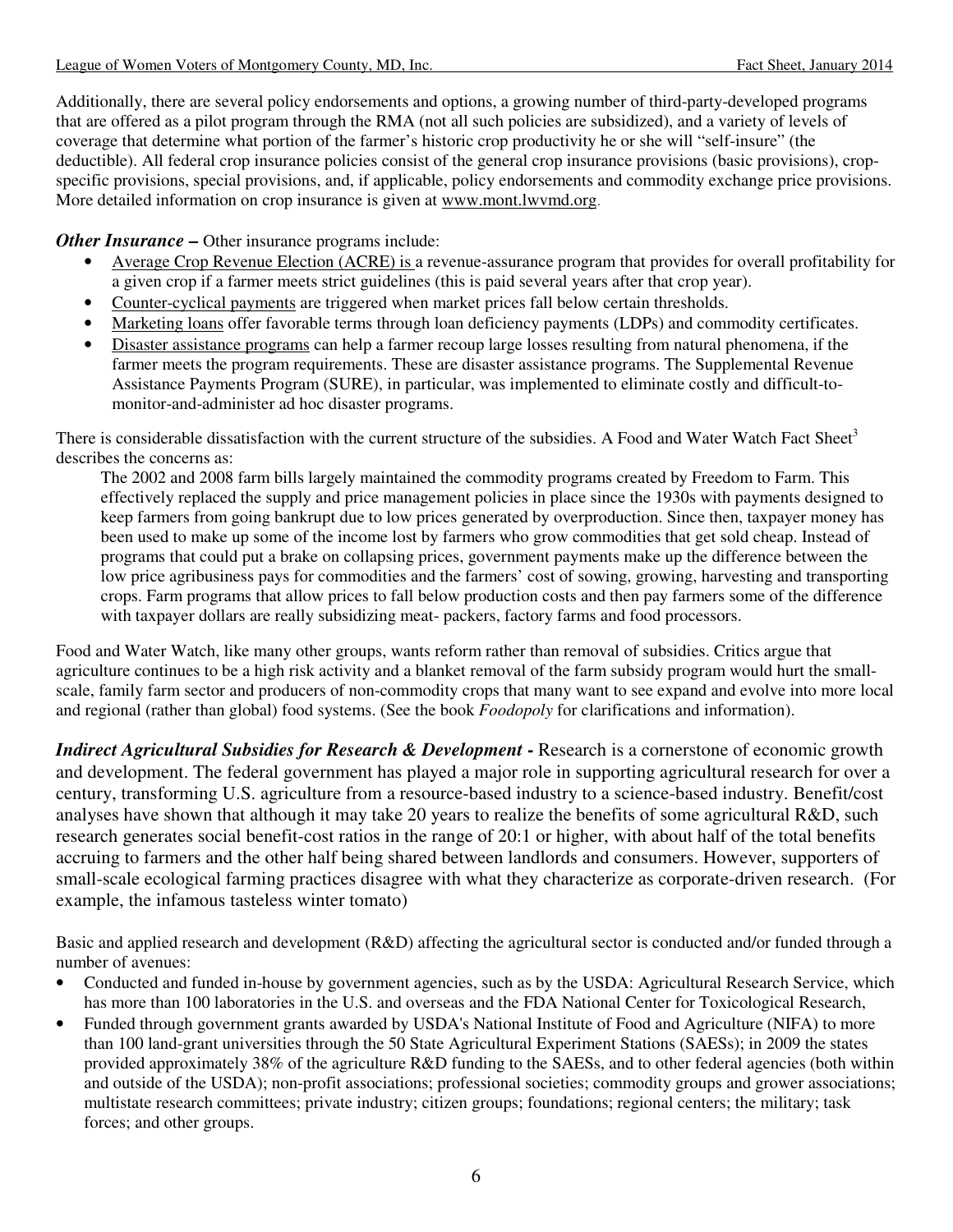- Conducted and funded by a small number of large corporations, whose R&D capability tends to dominate certain research areas. In 2010 these included eight seed-biotechnology companies that accounted for 76% of all R&D spending; five agricultural chemical companies that were responsible for more than 74% of that sector's R&D; and eight companies that accounted for more than 66% of animal health R&D.
- Funded by commodity groups and grower associations through check-off programs.

Funding for public agricultural R&D has steadily decreased and by 2009, real spending was 7% below the 2004 level. Based on 2009 data, \$11.1 billion was spent on agriculture R&D, just 2.8% of all U.S. spending on R&D and 1.7% of USDA's expenditures. The federal share of that agriculture spending was 11.3%; SAESs and other college and university spending totaled 31.5%; and corporate spending was 57.2%.

A recent (April 2013) paper on agricultural Research and Development  $(R&D)^4$  summarizes recent discussion about federal support to R&D:

- Agricultural R&D "…spending is a critical policy instrument that governments can apply to influence the path of agricultural productivity and the food and agricultural economies.
- "Agricultural R&D has consequences for food processing, nutrition, health, the agricultural workforce, consumer and producer household well-being, rural and community development, and food safety. It can also help sustain and enhance the value of ecosystem services used in, produced by, and otherwise affected by agriculture, and can reduce negative externalities from agricultural production and other sectors of the economy.
- "Even though rates of return for productivity-enhancing research are … high, we have seen a slowdown in both public and private spending on agricultural R&D in the United States and a diversion of public research funds away from farm productivity enhancement. Together these trends spell a further slowdown in U.S. farm productivity growth at a time when the market has begun to signal the beginning of the end of a half-century and more of global agricultural abundance.
- "It is a crucial time to rethink national food and agricultural R&D and innovation policies and reposition the U.S. food and agricultural research and innovation system to address the changing scientific and market realities in the century ahead.
- "To make informed public policy choices regarding federal roles in food and agricultural R&D requires a strategic understanding of the present patterns of investment in food and agricultural R&D in the United States and elsewhere in the world. The long lags between investing in food and agricultural R&D and realizing a social return on that investment dictate taking a very long-run perspective on these R&D spending trends, one spanning many decades, not just several years."

Public and private research play different, though often complementary, roles:

The different roles played by public and private research are revealed to some extent by the substantial differences in the composition of the research performed by both sectors...around 44 percent of the food and agricultural research performed by the US public sector is considered "basic" research, where the notional objective is the pursuit of new knowledge or ideas without specific applications in mind. The insights gained through basic research feed into the development of future innovations and technologies that increase productivity and economic growth over the longer run. Another 47 percent of public research is classified as "applied," or research done to meet a specific need. Only 9 percent is deemed "developmental" and directed towards the production of specific products and processes with nearer-term commercial potential. By contrast, the National Science Foundation reports that US private research is overwhelmingly "developmental" in nature, intended to develop prototypes, new processes, or products for commercialization. Overall, 63 percent of private US R&D was of this type in 2009, with only 18 percent of private research considered applied and 19 percent considered basic.<sup>5</sup>

# **CURRENT POSITION OF THE LEAGUE OF WOMEN VOTERS**

The current League of Women Voters' position on Federal Agriculture Policy was announced by the National Board in October, 1988 following a two-year study. The LWVUS believes that federal agriculture policies should promote adequate supplies of food and fiber at reasonable prices to consumers, farms that are economically viable, farm practices that are environmentally sound and increased reliance on the free market to determine prices.